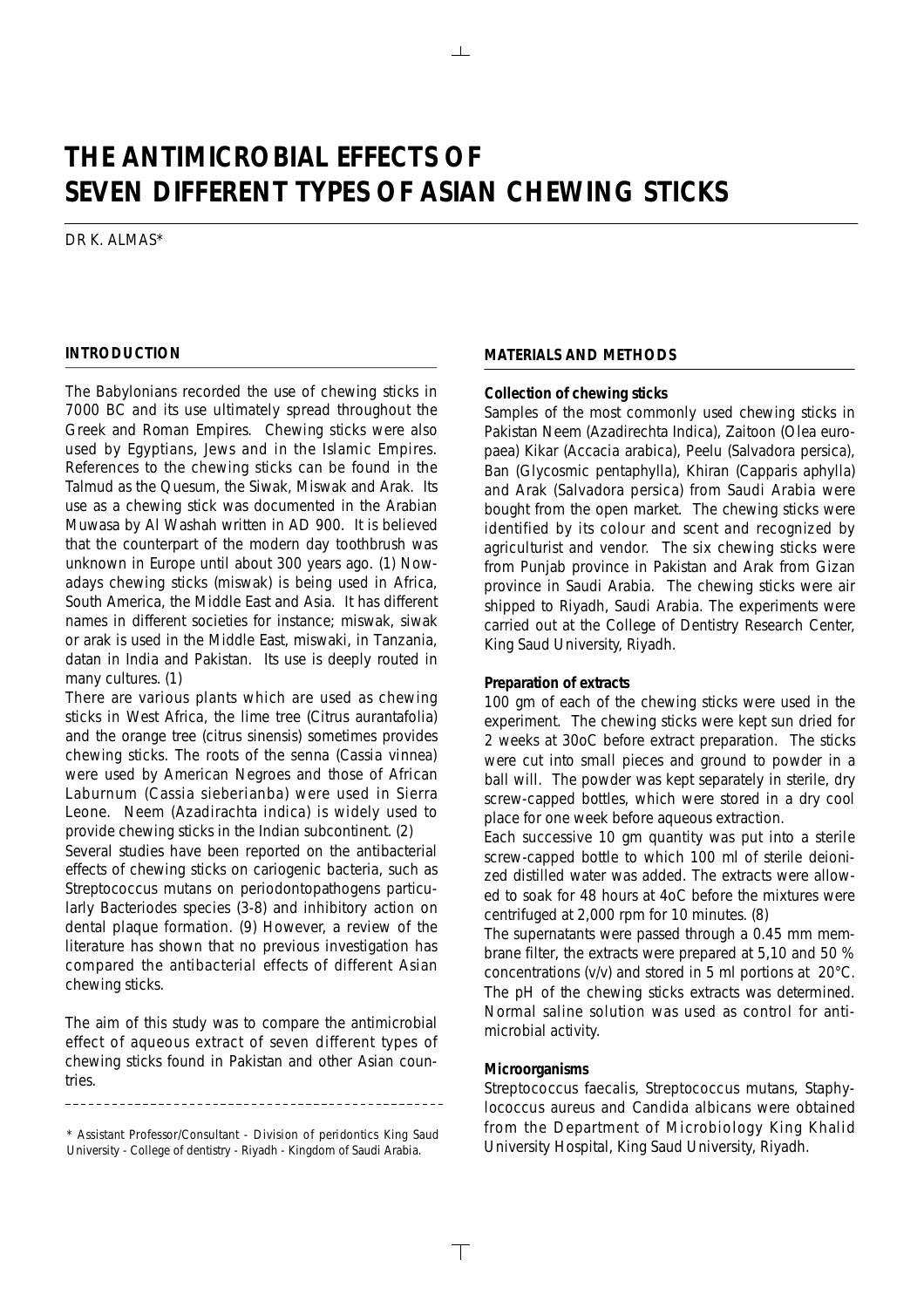**Antimicrobial susceptibility testing** The ditch plate method was used to test the antimicrobial activity. Three to four colonies of the microorganisms were suspended in 3 ml of sterile distilled water and a lawn culture was produced on the blood agar plate. Into the ditches made at the center of petri dishes, 0.1 ml aliquots of the miswak extract were pipetted.

The plates were left for 1 hr at room temperature and then incubated at 37°C for 48 hours and examined for inhibition zones of the growth of bacteria around the extract. The average of those zones were recorded in millimeters.

## **RESULTS**

There was no antimicrobial effect at low concentration of chewing sticks extracts. There was antimicrobial effect on Streptococcus fecalis at 50% concentration of kikar (Acacia arabia) from Pakistan and Arak (Salvadora persica) from Saudi Arabia. The inhibition zones up to 2 mm were found in these two chewing sticks extracts. The experiment was repeated after one week and no difference in result was found. Normal saline showed no antimicrobial effect. There was no effect on Streptococcus mutans, Staphylococcus aureus and Candia Albicans. (Table 1) by any of the chewing sticks extracts.

| Table 1: Growth inhibition of different microbes at 50 % (v/v) concentration |
|------------------------------------------------------------------------------|
| of aqueous extract of chewing sticks                                         |

| Aqueous extracts of chewing sticks |             |     | Microorganism  |                |                |                |                |                |    |    |
|------------------------------------|-------------|-----|----------------|----------------|----------------|----------------|----------------|----------------|----|----|
|                                    |             | pH  |                |                | 2              |                | 3              |                | 4  |    |
| Botanical name                     | Local Name  |     | E <sub>1</sub> | E <sub>2</sub> | E <sub>1</sub> | E <sub>2</sub> | E <sub>1</sub> | E <sub>2</sub> | E3 | E4 |
| Azadirecta indica                  | <b>Neem</b> | 7.0 |                |                |                |                |                | ۰              | -  |    |
| Olea europaea                      | Zaitoon     | 6.8 |                |                |                |                |                |                |    |    |
| Acacia arabica                     | Kikar       | 6.1 | $+2mm$         | $+2mm$         |                |                |                |                |    |    |
| Salvadora persica                  | Peelu       | 5.1 |                |                |                |                |                |                |    |    |
| Gycosmic pentaphylla               | <b>Ban</b>  | 7.2 |                |                |                |                |                |                |    |    |
| Salvadora persica                  | Arak        | 5.7 | $+2mm$         | $+2mm$         | ٠              |                |                | ٠              | -  |    |
| Capparis aphylla                   | Khirar      | 5.8 |                |                |                |                |                | ٠              | -  |    |
| Saline control                     |             | 6.6 |                |                |                |                |                |                |    |    |

1. Streptococcus faecalis 2. Streptococcus mutans 3. Staphylococcus aureus 4. Candida albicans

#### **DISCUSSION**

The selection of chewing sticks from Pakistan and Saudi Arabia was based on a number of factors. The use of chewing sticks is most common in Asian countries especial-ly in the Indian subcontinent and the Middle East region, furthermore chewing sticks are cheap, readily available in urban and rural areas of the countries. Their taste is agreeable and not unpleasant and reported to have anti-plaque and many other pharmacological properties (10).

A recent survey in Pakistan showed that more than half of the rural population there used chewing sticks as on oral hygiene tool (11).So it was important to find out the antimicrobial properties of those chewing sticks as they

are so commonly used in Pakistan. It is claimed that the mechanical plaque-removing properties of chewing sticks may be similar to that of a conventional toothbrush (12, 13). Results from epidemiological study in Saudi Arabia has shown that the periodontal treatment need is

low in habitual chewing stick users (14). Most studies on chewing sticks have been carried out in Nigeria where more than 90 % of the population uses different types of sticks from trees that grow there such as Fagara zanthoxyloides, Serindei werneckei, Neem, Paku, Accacia arabica and others (4, 5). Certain chewing sticks including those derived from S. persica, A. indica and Acacia arabica are active against several types of cariogenic bacteria frequently found in the human oral cavity (4, 15).

E1 : Experiment 1 E2 : Experiment 2 - No microbial inhibition + : microbial inhibition

 $\top$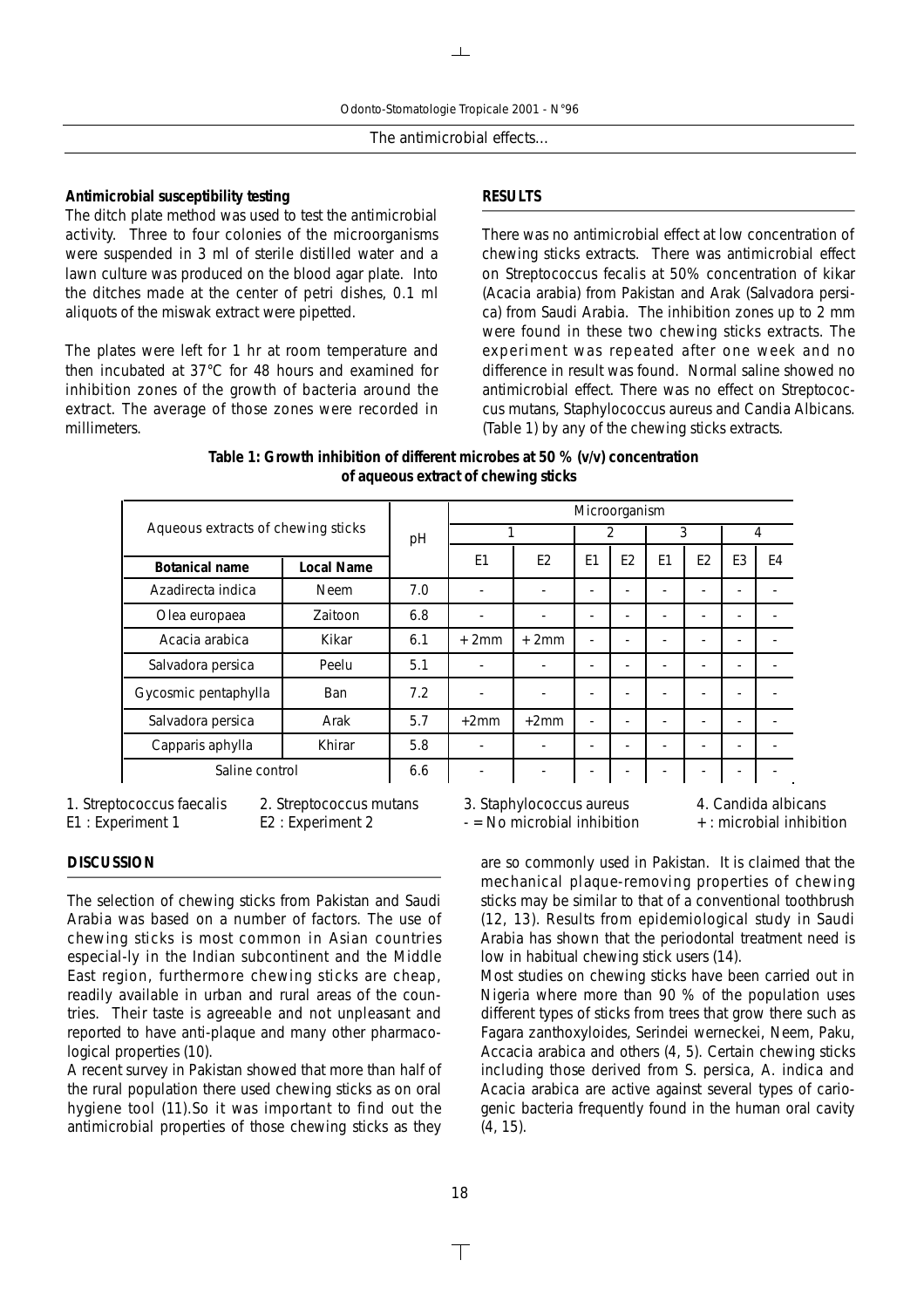Odonto-Stomatologie Tropicale 2001 - N°96

 $\mathbf{L}$ 

The antimicrobial effects…

Results from the present study showed that Arak (Salvadora persica from Saudi Arabia) and Kikar (Accacia arabica from Pakistan) had some antimicrobial activity against Streptococcus faecalis at 50 % concentration of the miswak extracts. This is in accord with the previous studies as far (16, 17) as Salvadora persica from Saudi Arabia is concerned. Interestingly, Peelu (Salvadora persica from Pakistan) did not have any antibacterial activity. It may be attributed to the fact that it took almost one month to test the antimicrobial activity of chewing sticks extracts and they were not fresh, at the time of experiment. While previously it has been shown by ALMAS et al. (17) that Salvadora persica had no difference of antimicrobial activity after one month of age. But so far none of the studies have shown the antimicrobial activity or effect of age of Asian chewing sticks.

The role of pH has been discussed in other study (17) which showed that the effective pH ranged from 6.1-5.7 (Accacia arabica, Salvadora persica, while the higher pH value did not show any antimicrobial activity (Table 1). It is recommended that further research should be carried out after adjusting the pH values of different Asian chewing sticks extracts by buffering action and a comparison is needed among freshly cut and old chewing sticks from Asia.

The use of the chewing stick conforms with the notion of primary health care approach (PHCA) and the well established associations with certain cultural and religious beliefs. The chewing sticks have been proven effective as an oral hygiene tool and its use should be promoted with scientific rational and proper method of its preparation and usage. The use of chewing sticks will be a great help in developing countries with financial constraints and limited oral health care facilities for their populations.

#### **ABSTRACT**

There are various plants, which are used as chewing sticks in different parts of the world. Several studies have been reported on the antimicrobial effects of chewing sticks on oral bacteria. The aim of this study was to compare the antimicrobial effect of aqueous extract of seven different types of chewing sticks found in Pakistan and other Asian countries. The ditch plate method was used to test the antimicrobial activity of seven Asian chewing sticks. It was found that at there was antimicrobial effect on Streptococcus fecalis at 50% concentration of Kikar (Acacia arabica) from Pakistan and Arak (Salvadora persica) from Saudi Arabia. The inhibition zones up to 2 mm were found in those two chewing stick extracts. It is recommended that the chewing sticks will be a great help in developing countries with financial constraints and limited oral health care facilities for their populations.

*Key words : chewing sticks (miswak), Asian chewing sticks, in vitro, antimicrobial, aqueous extracts*

## **RESUME**

## *Les effets antimicrobiens de sept types de bâtonnets à mâcher provenant d'Asie*

Il existe dans plusieurs régions du monde, une variété de plantes qui sont utilisées comme des bâtons à mâcher. L'effet antimicrobien de ces bâtonnets sur les bactéries orales a été reporté dans plusieurs études. Cette étude a pour but de comparer l'effet antimicrobien de l'extrait aqueux de sept types de bâtonnets à mâcher provenant du Pakistan et d'autres pays d'Asie. Pour tester l'effet antimicrobien des sept bâtons à mâcher, la méthode de la plaque du fossé a été utilisée. L'effet antimicrobien du Streptococcus fecalis a une concentration de 50 % du Kikar (Acacia arabica) provenant du Pakistan et l'Arak d'Arabie Saoudite a été retrouvé. Il a été retrouvé des zones d'inhibition jusqu'à 2 mm au niveau des bâtonnets sus-cités. Il est recommandé l'utilisation des bâtonnets à mâcher dans les pays non développés ayant des services de santé amoindris.

#### **REFERENCES**

1 - ALMAS K, AL LAFI TR. The natural toothbrush. World Health Forum. 1995 ; 16 : 206-10. 2 - ALMAS K. Miswak (chewing stick) and its role in oral health. Postgrad Dentist Middle East 1993 ; 3 : 214-18.

 $\top$